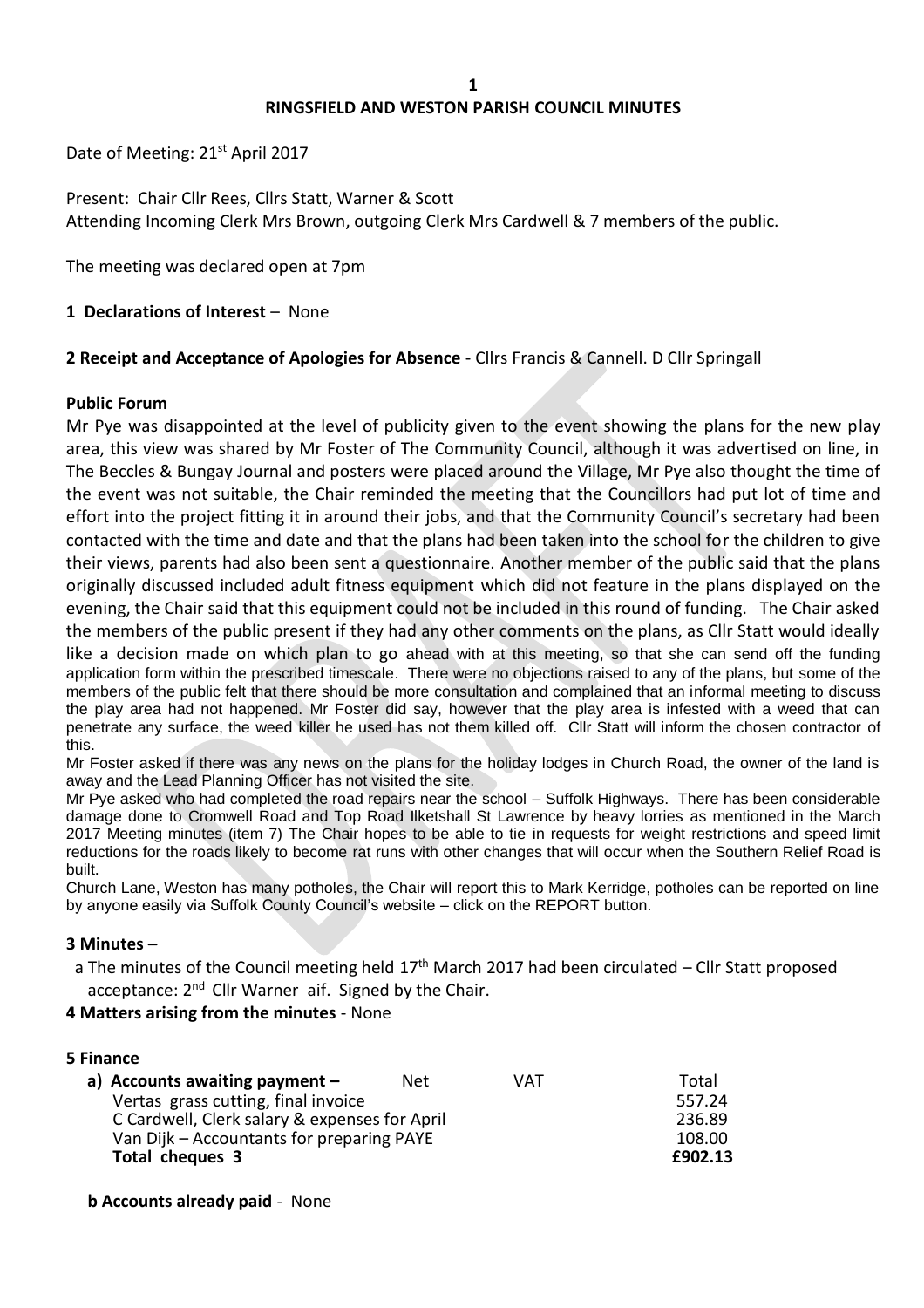Cllr Rees proposed acceptance of these accounts,  $2^{nd}$  Cllr Scott aif.

### **c Receipts** - None

## **2**

d Bank Statement Balance at 21st April 2017- £15,654.66

e Presentation of draft accounts for approval – Cllr Scott proposed acceptance of the accounts 2<sup>nd</sup> Cllr Statt aif

f Suggestion that a review of the budget is made in May

## **7 Appointment of New Clerk** – This item is classed as confidential and was discussed after Item 18

### **8 Planning –**

 **a Applications Rec'd –** DC/17/1406/FUL 4 Kings Lane, Weston. Application for extensions and garage. Cllr Warner proposed acceptance 2nd Cllr Statt aif. **b.Decisions Rec'd** None

### **9 Playground Renovation** – See Public Forum.

**10 Defibrillator** – Cllr Statt has received prices on different packages which include fixings, cases, training etc from Community Heartbeat and EAA and she will look into them more deeply and report back to the Council. The phone box where it will be housed now belongs to the PC and BT have agreed to pay the electricity bill for the next 7 years, BT would prefer the defib to be fitted by the Community Heart Trust, and the PC will have to apply to EAA to fit one using a qualified electrician providing it complies with BS Standards.

**11 Grounds Maintenance –** After some discussion Cllr Scott proposed that the PC accept the Waveney Norse quote, after the Clerk has contacted Waveney Norse to clarify a couple of points in their quote and subsequently informed the Councillors of their answer and the majority are still in agreement she can sign the contract on the PC's behalf, 2<sup>nd</sup> Cllr Statt, aif

**12 Bus Shelter -** The bus shelter is no longer covered by the PC's insurance, the residents' views on any future use will be gathered at the Annual Parish Meeting.

**13 Website -** Cllr Rees has the log in details which she will also give to the Clerk, and between them they will update and maintain the site to conform with the Transparency Code.

**14 Dedicated email address –** Cllr Scott proposed accepting [ringsfieldandweston.pc@gmail.com](mailto:ringsfieldandweston.pc@gmail.com)  2<sup>nd</sup> Cllr Statt aif.

**15 Annual Parish Meeting 19th May –** There will be refreshments available on the night and the plans for the new playground will be on display, the potential change of status of The Ringsfield & Weston Playing Field and Hall Committee to a Charitable Incorporated Organisation will be on the agenda for discussion – villagers need to make a decision via the Charity Commission's website, and there will need to be a Public Consultation, the Councillors are hoping for good attendance and will be leafleting the villages to that end.

**16 Community or Parish Plan –** To be placed on May's agenda

**17 Reports from County & District Councillors** None, C Cllr Ritchie is in purdah due to the upcoming elections.

### **18 Correspondence**